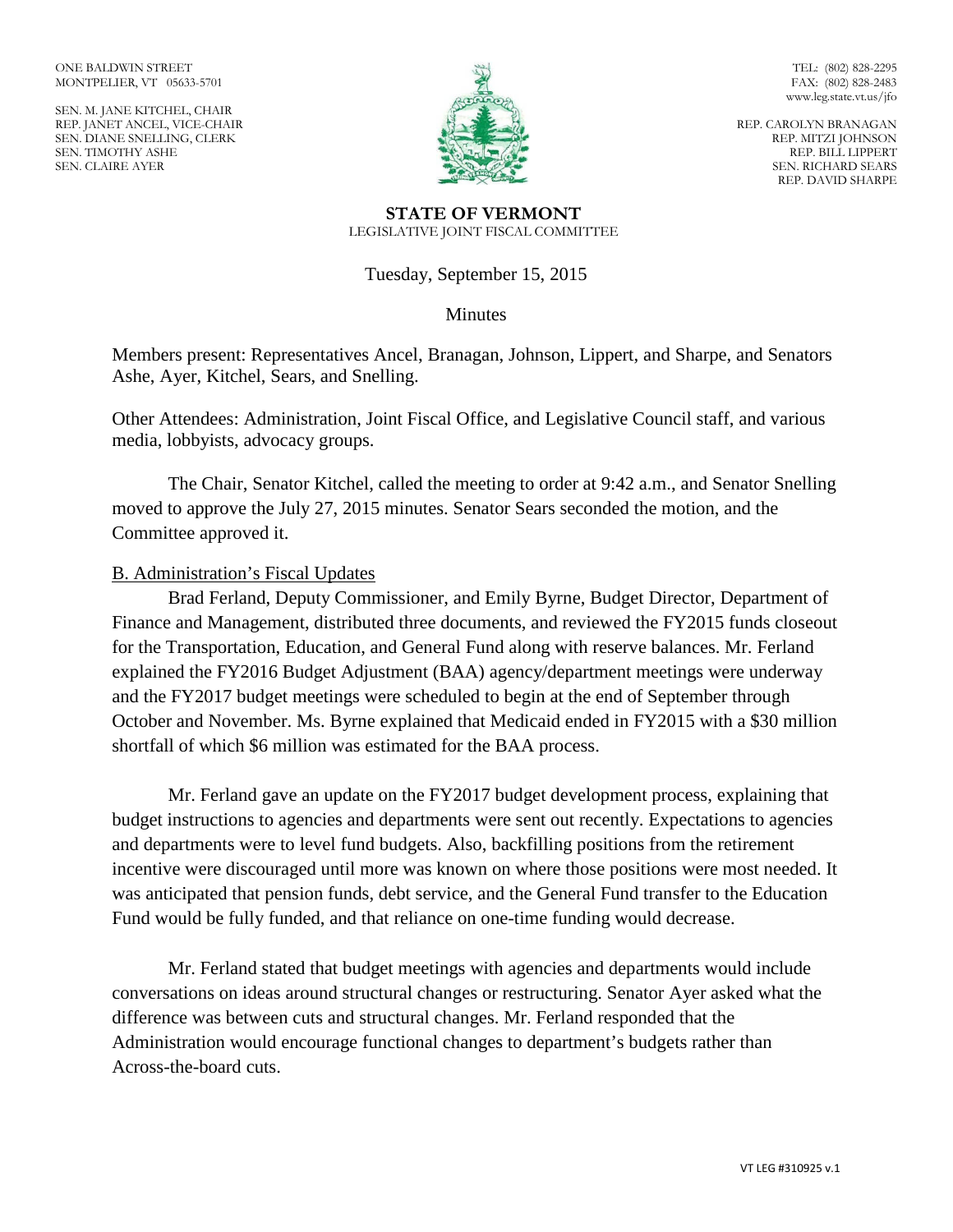Legislative Joint Fiscal Committee July 27, 2015 Page **2** of **8**

Senator Kitchel asked what the payment was for the Accountable Care Organizations (ACO), and how much the payment would be in the BAA. Mr. Ferland responded that there was an estimated total savings of \$14.7 million of which half (\$6.7) would need to be paid back under the ACO shared savings. Stephanie Barrett, Associate Fiscal Officer, Joint Fiscal Office, added that 45% of the half (\$6.7) was the State match and the rest was Global Commitment (federal funds). Senators Snelling and Ayer requested a description on the savings methodology from the Department of Vermont Health Access.

#### C. Request by BGS for approval on a Less Than Fair Market Value Lease

Michael Obuchowski, Commissioner, and Allen Palmer, Property Manager Specialist, Department of Buildings and General Services (BGS), distributed three documents. The Commissioner reviewed the proposal and history of the lease and explained that the Department was seeking approval from the Committee. He added that by calendar year 2016, Act 176 of 2014 instructs the Chittenden Children's Advocacy Center for Chittenden County Unit for Special Investigation (CUSI) to develop a plan on how to come into compliance with the original lease of \$50,000.00 from \$1,000.00. In responding to Senator Kitchel's question, the Commissioner stated the Legislature had acted upon the CUSI lease three times previously. Mr. Palmer added that Act 176 required that CUSI come into compliance by 2019.

David Cahill, Executive Director, Vermont State's Attorneys, Sheriffs and Special Investigation Units, at the request of Senator Kitchel explained that his office housed CUSI and he was Chair of the Special Investigative Unit (SIU) Board. During the CUSI lease phase-in process, he planned to request, through the legislative budget process, an increase to the SIU budget to offer a program support grant to CUSI to meet its lease obligations. Senator Kitchel asked where the difference of less than fair market value lease cost was charged. Commissioner Obuchowski responded that other fee-for-space customers were making up for the difference in the payment from the CUSI lease.

Senator Kitchel asked for a motion to approve the extension of the CUSI lease proposal with the understanding that CUSI would prepare a four-year plan on how to come into compliance by 2019 as directed in Act 179 of 2014 and as requested by Representative Lippert and Senator Snelling. Senator Ayer moved to authorize the Department of Building and General Services to enter into a Less Than Fair Market Value Lease with the Chittenden Children's Advocacy Center, under the authorization of 29 V.S.A. § 165(h)(2) with the understanding that a plan be submitted to come in compliance within the next four years. Senator Sears seconded the motion. In responding to Senator Snelling's question on fee-for-space market value, Mr. Palmer explained that lease rates are adjusted according to what the market will bear, which took in consideration the geographical area. The motion passed.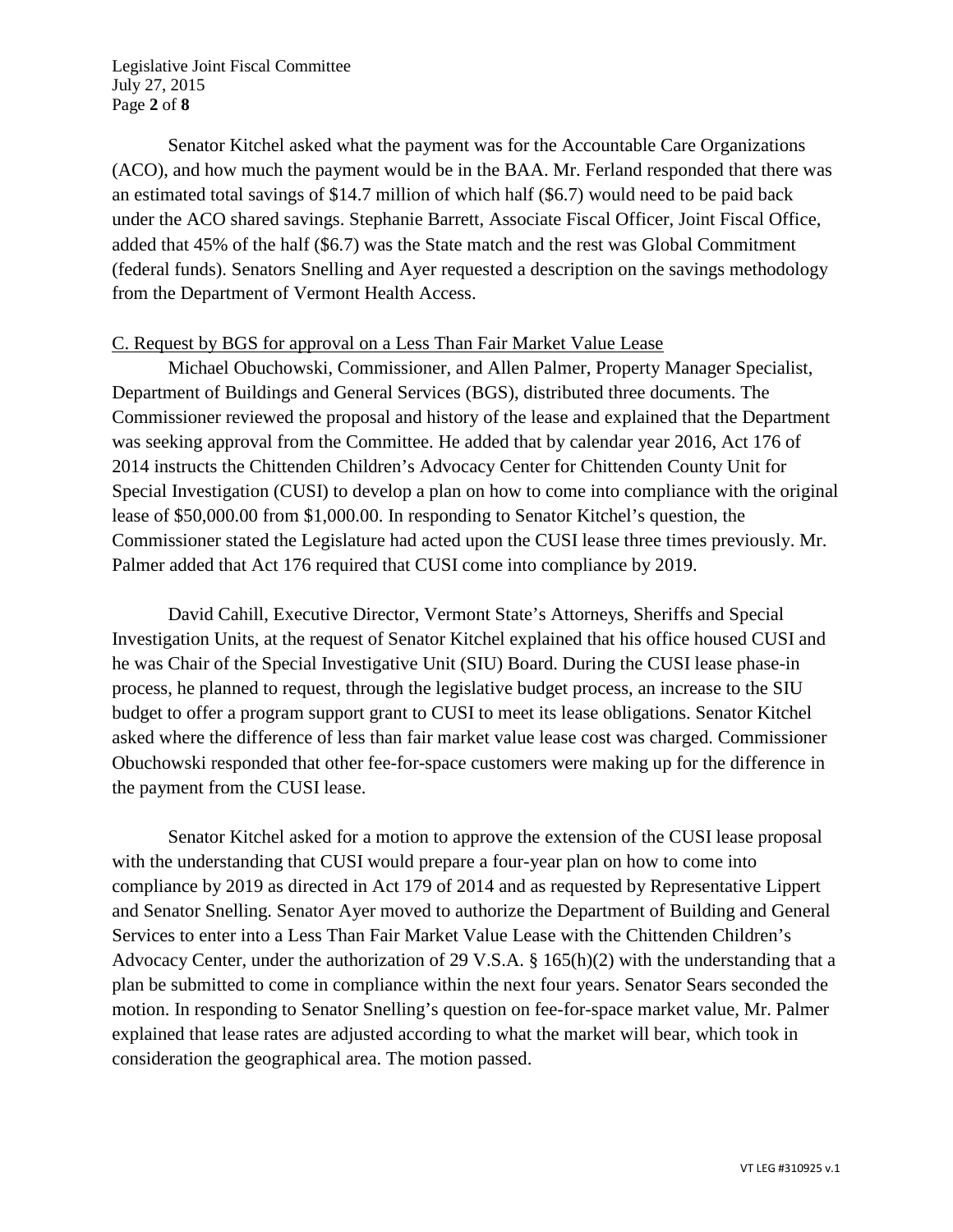Legislative Joint Fiscal Committee July 27, 2015 Page **3** of **8**

# D. State Employee Retirement Incentive Report

Beth Pearce, Vermont State Treasurer, distributed a report on the retirement incentive program and a list of applications by department, and then explained that the incentive was offered to over 900 State employees, 311 employees applied, and 39 employees had rescinded their applications since the Office had first submitted its original report to the Committee, leaving 272 applicants. In responding to Senator Ayer, Treasurer Pearce stated that it was anticipated there would be further employees to withdraw from the program. Representative Lippert asked that the Administration send a summary of the apportionment of the impacts in the various departments across State government once the final applicant numbers were tallied. Senator Sears expressed concern on the impacts to the Department for Children and Families with not only the retirements but also an increase in caseload that was noted by the Commissioner at another meeting. He asked the Administration to consider transferring open positions according to critical needs in the various Departments, and he encouraged the Department to create a plan on how to address a shortfall of caseworkers. Treasurer Pearce offered that the State could also stagger when State employees could exit their jobs. Commissioner Reardon added that the Administration was aware of the issue and planned to address it when final numbers were known.

### E. Vermont Economic Growth Incentive (VEGI) – Cost Benefit Model – Annual Update

Fred Kenney, Executive Director, Vermont Economic Progress Council, and Ken Jones, Economic Research Analyst, Agency of Commerce and Community Development, summarized the proposed updates to the VEGI model. Mr. Kenney explained that the technical working group's charge was to ensure the correct data was used for updating the rates for the background growth for the model. Senator Kitchel asked for the working group's participants, and Representative Ancel asked if the group's make-up was consistent with the recommendations of Tom Kavet, the Legislature's Economist. Mr. Kenney confirmed the group was composed according to the recommendations of Mr. Kavet. Senator Ashe queried how many times the group would meet before disbanding. Mr. Kenney responded the group would meet about twice to discuss the background growth issue. Representative Ancel asked if the technical group would communicate areas that need further updating to the Legislature. Mr. Kenney stated that particular issue was on its current agenda. Representative Ancel moved to approve the proposed Vermont Economic Growth Incentive Cost-Benefit Model Annual Update as proposed by the Vermont Economic Progress Council, under the authorization of 32 V.S.A. § 5930a(d) with the additional amendments by Tom Kavet from his memo dated September 4, 2015. Senator Ashe seconded the motion, and the Committee approved it.

### F. Grant – JFO#2774 – Department of Public Safety

Captain Rick Hopkins, Homeland Security Advisory, and Lieutenant Kevin Lane, Director of the Vermont Intelligence Center, Department of Public Safety, gave a description of the grant. Senator Kitchel asked if there were restrictions on the work performed by the grant.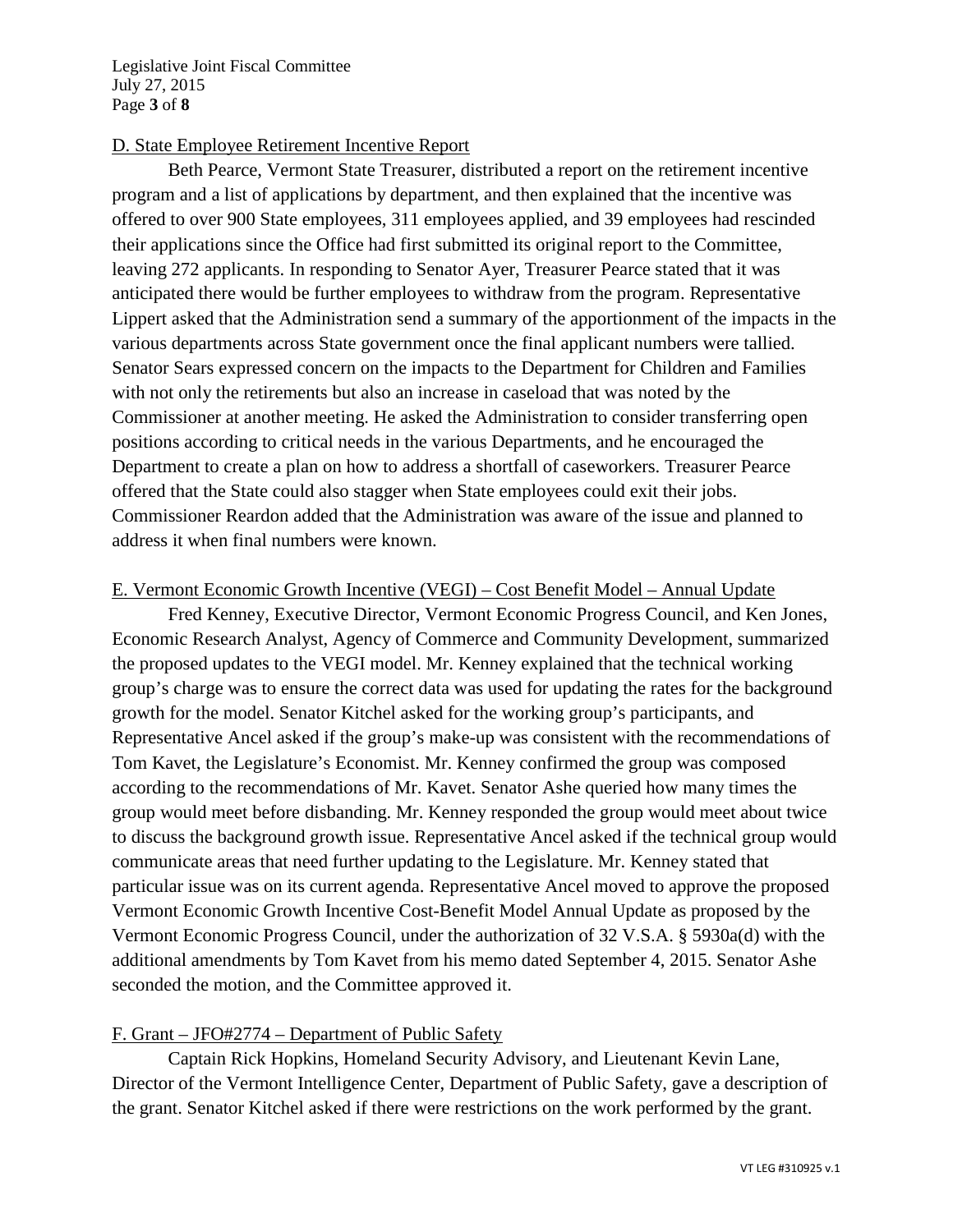Legislative Joint Fiscal Committee July 27, 2015 Page **4** of **8**

Captain Hopkins explained that restrictions on the use of the funding had loosened since 9/11 because the federal government foresaw the importance of the funds for local use within public safety. He added that the grant would enable the Department to hire a third person within the intelligence center to meet local, as well as State, demand.

Lieutenant Lane gave background on other avenues pursued prior to the grant application. He explained that the new position would involve a civilian to be specifically trained for functions that included time consuming analytical work, such as researching cell phone and laptop information, monitoring missing persons, and using the automated License Plate Recognition System (LPR).

Senator Snelling noted that the federal funding for the grant should not be considered sustainable and if the Department believed the limited service position was critical, it should consider building the position and funding into its budget. Captain Hopkins agreed with Senator Snelling, and stated that the Department was considering how to sustain the funding of the position. Senator Ayer asked if the Department had assessed the fusion centers where the positions were based with performance measures. Captain Hopkins responded that the Department conducted an annual assessment of the fusion centers through self-assessments validated through a federal metric by the Department of Homeland Security. Lieutenant Lane added that within the last 10 years, the assessment showed that workload for the fusion centers had gone up 40%.

Senator Ashe showed concern for the grant and asked if the increased staffing of data centers would then justify additional monitoring of the public. Lieutenant Lane responded that there was a vast amount of information already available within existing databases. It was the analyst's job to filter the data and provide it to police officers in an organized and understandable way. Joe Flynn, Deputy Commissioner, Department of Public Safety, added that the Department was requesting the same model from 2012 be used before that position was eliminated. Senator Ashe asked if the Department preferred that the data be kept internal or external in the future. Deputy Commissioner Flynn responded that, because of privacy issues, the Department would keep the data in-house as long as it was affordable.

Representative Ancel queried if there were new initiatives the position would work on for the Department. Lieutenant Lane responded that the position would help to tackle the above capacity and increasing workload. Captain Hopkins added that the position could also do a much needed outreach program for the privacy and civil liberties program. Representative Ancel asked if the Department was able to keep up with its most serious criminal workload. Captain Hopkins stated the Department kept up with priority cases but other non-priority cases may wait a longer period of time before receiving attention. The position would address those nonpriority cases. Senator Sears expressed his support for the position to also enable the staff and Department to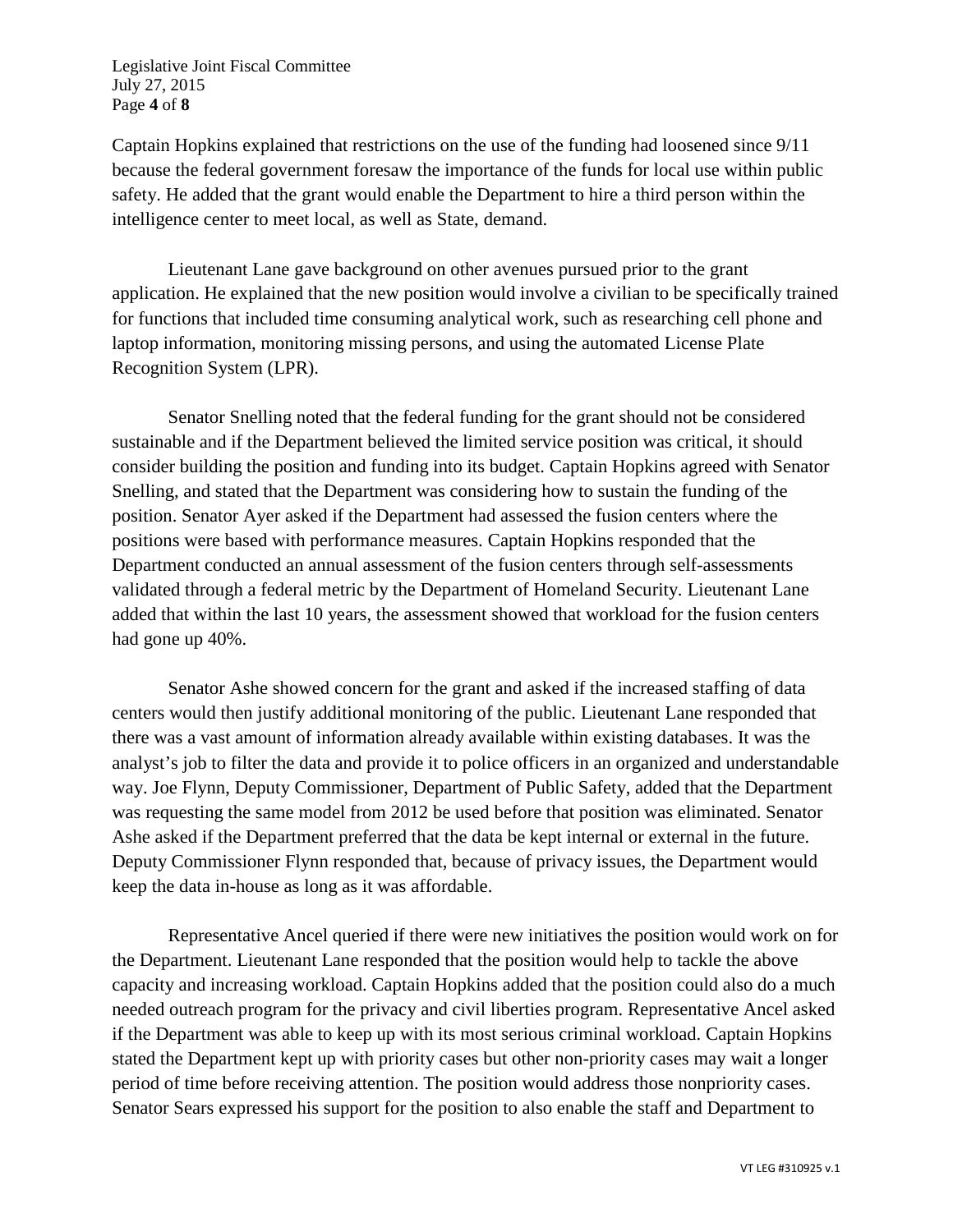Legislative Joint Fiscal Committee July 27, 2015 Page **5** of **8**

better address complicated on-call duty schedules, he then moved to approve the establishment of a new limited service position as proposed by the Department of which funding had been previously approved in Act 58 of 2015. Representative Branagan seconded the motion. Representative Lippert asked what portion of the workload of the fusion center was terrorism and what portion was criminal activity. Captain Hopkins responded that the fusion centers have had both components prior to 9/11, but what the current setup of the fusion centers allowed was better collaboration between State and local authorities.

Representative Lippert showed concern for the grant funding, and stated that the Department could become dependent on funding that may not always be available. Senator Ashe inquired what would happen with the grant if it were delayed until the Committee's November meeting. Deputy Commissioner Flynn responded that the Department would lose valuable time to train the new employee. Senator Ashe asked why the Department did not request the position with the funding in the FY2016 budget. Deputy Commissioner Flynn responded that originally the Department had sought to fill the workload with local police but coordination and strains with local authorities made it necessary to move back to the 2012 model that had an additional in-house person. Representative Ancel inquired what would happen to the money if the position were not approved. Captain Hopkins explained that the Department would use the money for other areas within the Homeland Security grant program. In past grant funding, items such as mobile communication devices in town highway trucks and ambulances and thermal imagining cameras in volunteer fire departments were bought for local agencies. Senator Sears inquired if the funds could be used to address the backlog of DNA cases in the forensics lab. Deputy Commissioner Flynn stated he would check with the forensic lab director for an update on the backlog and whether the grant funding could be used for this purpose and then forward that information onto the Committee.

The Chair repeated the motion and the Committee approved it with Senator Ashe opposing it.

### G. Grant – JFO#2777 – Department of Liquor Control

Jim Giffin, interim Commissioner, Department of Liquor Control, summarized the grant. He explained there were two pieces to the grant. The first was for a speaker on drugs and alcohol as it pertained to enforcement. He explained that the presentation had no relationship to the conversation of legalizing marijuana. The second was for assistance to evaluate the liquor warehouse for capacity and if there were reorganization ideas to allow for additional capacity. The Department was able to send back unsalable items to the distributers, and to a contractor in Tennessee for disposal. A preliminary report had been submitted by the contractor that allowed for an additional 3–5 years of capacity for the warehouse, but some adjustments such as structural issues with liquor racks would need to be addressed quickly. Senator Ayer inquired if the evaluation included the question of privatization rather than State owned. Mr. Giffin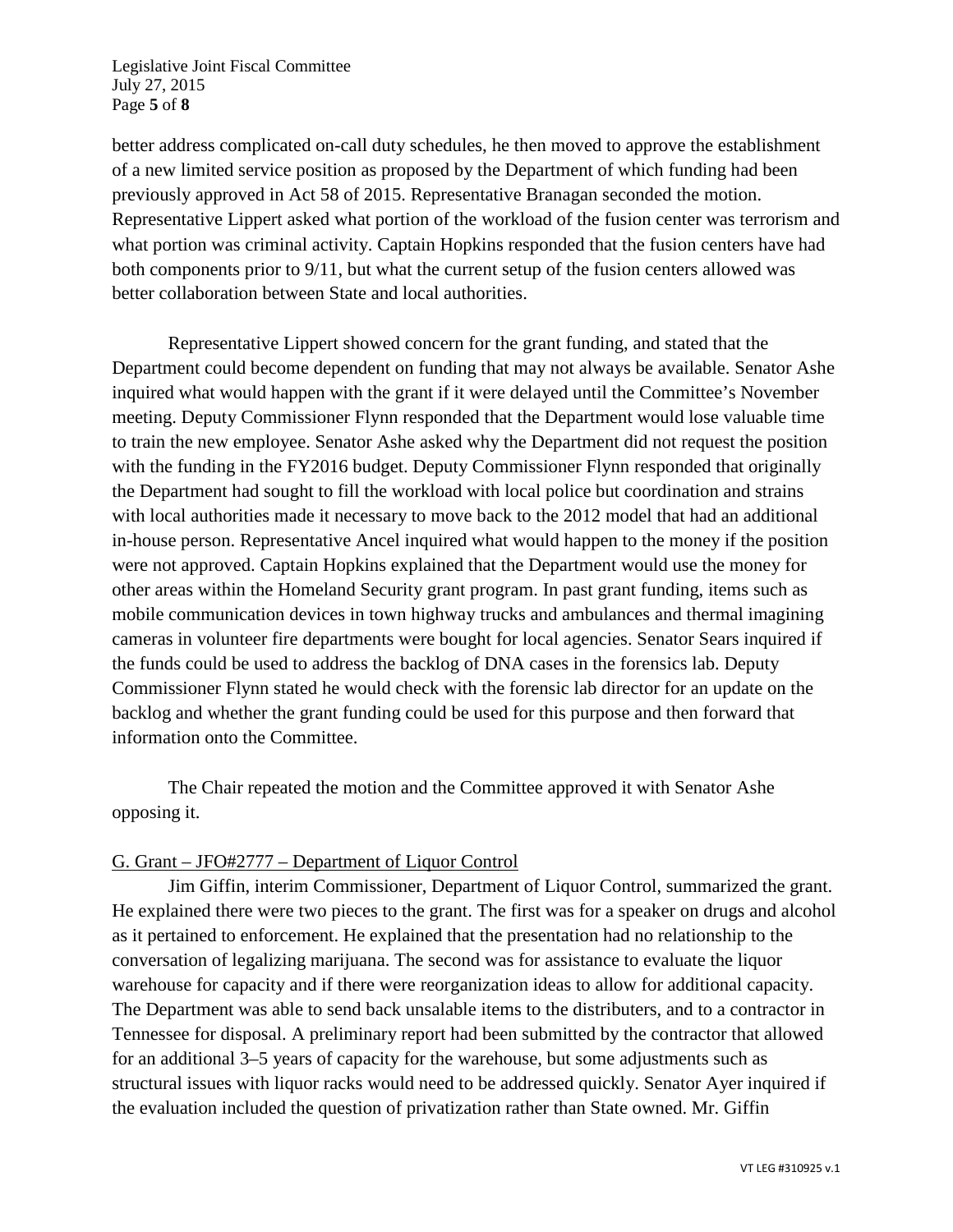Legislative Joint Fiscal Committee July 27, 2015 Page **6** of **8**

explained that the Legislature approved and appointed a Vermont Liquor Control System Modernization Evaluation Committee (VLCSMEC) to review those questions. Representative Ancel, also a member of the VLCSMEC, stated that the VLCSMEC was reviewing the possible privatization of the State's Department of Liquor Control, and showed concern for the grant having an effect on that decision. Mr. Giffin responded that the warehouse evaluation piece of the grant had been requested to address current operations issues, such as capacity and organizational methods to save funding while policy makers debate future plans of how liquor was sold. Senator Ashe asked if the study had started, and if so, what funding was used. Mr. Giffin responded that funding for the study had been appropriated but, with the grant, the State funding could be used to address the safety issues.

Representative Branagan asked if the full cost of the project would exceed the grant's \$14,000 funding. Mr. Giffin responded that the additional State funding appropriated initially for the study may be used for critical safety and security issues listed in the recommendations of the final report from the contractor. If there are areas needing legislative approval, the Department would seek language in the FY2016 Budget Adjustment proposal (BAA).

Senator Kitchel inquired about the marijuana conference and Vermont Works Prevention Coalition. Mr. Giffin responded that the grant had been written poorly along with the titling of the flyer. The Department was acting as the grant pass through entity for the presentation on Vermont Prevention Day for the Coalition. The Committee had a discussion on the speaker of the conference.

Senator Ashe moved to divide the question for the grant request. The first instance would be the question of whether to approve the request for the study of the warehouse, and the second instance would be to approve the request for the conference speaker. Whereby, Senator Ashe moved to approve the grant request in the first instance to approve the \$14,800 for the warehouse study. Representative Johnson seconded motion, and commented that the Department should keep its options open to improve efficiency of its operations.

The Chair restated the motion on the first question to approve the warehouse study funding, and the Committee approved it. The Chair then restated the motion for the second half of the question for funding of an educational speaker for 2015 Vermont Prevention Day of \$4,300. Senator Sears moved to approve funding for the educational speaker but expressed concern that it was difficult to reverse something that had already been scheduled and obligated and which should have had legislative approval for the funding. Senator Snelling seconded the motion. A discussion then ensued on the presentation and grant content. In responding to a question on the speaker's retainer fee, Mr. Giffin stated that \$800 was passed through the Coalition from the Department's operating budget.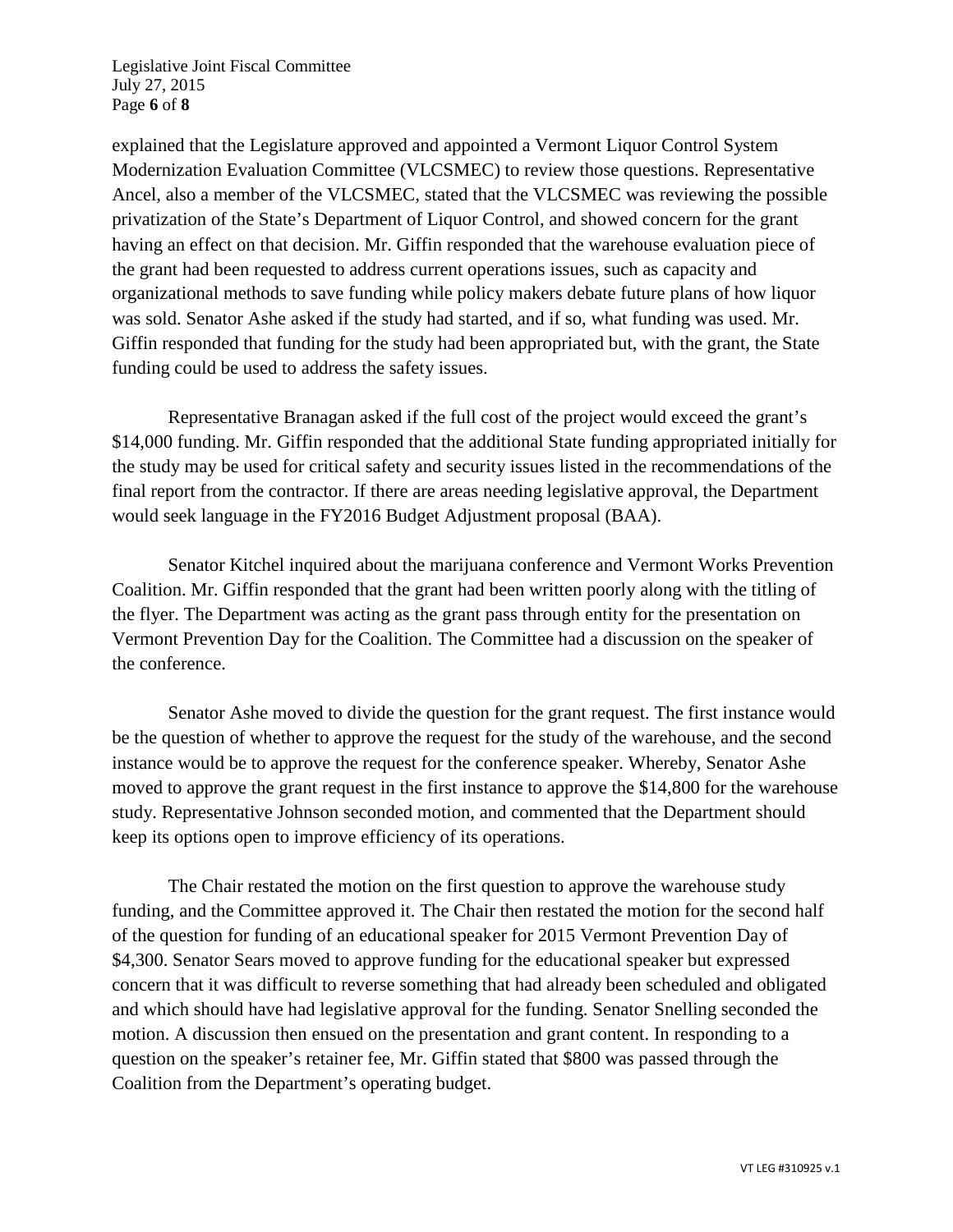Legislative Joint Fiscal Committee July 27, 2015 Page **7** of **8**

The Chair restated the motion and the Committee approved with Senator Ashe and Representatives Branagan and Sharpe voting no (7-3-0).

### H. Grant JFO#2781 – Department for Children and Families

Sean Brown, Deputy Commissioner, Bobby Arnell, Benefits Program Policy Analyst, and Wendy Beinner, Operations Director for the Economic Services Division, Department for Children and Families, summarized the grant. Deputy Commissioner Brown explained that the \$8.9 million grant targets hard-to-serve people such as homeless or potential homeless, those with prior criminal records having difficulty reentering the workforce, and those with opiate or substance abuse addictions. Currently, the State is not able to use the Unemployment Insurance (UI) funds, \$10 million of federal and State matching funds, received for the purposes other than to get individuals in a realistic employment plan. The grant allows for the hiring of 13 limited services positions for the duration of the 3-year grant. In responding to Senator Kitchel's question, Deputy Commissioner Brown responded that the Department's vision was to enroll 3,000 Vermonters within control groups, with 1,500 individuals from existing services of the employment and training program, and 1,500 random individuals would be placed in a treatment group under the grant funds. There would be a clinical assessment of the participants enrolled.

Representative Sharpe moved to accept the grant and Senator Ayer seconded the motion. The Committee approved the motion with no opposed (9-0-1).

### I. Fiscal Office Updates/Issues

Sara Teachout, Senior Fiscal Analyst, Joint Fiscal Office, gave an update on the revenue contract outlined in a memo provided. Stephen Klein, Chief Fiscal Officer, Joint Fiscal Office, added that Tom Kavet's rate had typically been lower than average which deterred others from applying for the position. Representative Ancel moved to approve the Joint Fiscal Office to negotiate a contract with Tom Kavet. Representative Johnson seconded the motion, and the Committee approved it.

Mark Perrault, Senior Fiscal Analyst, Joint Fiscal Office, briefed the Committee on the status of the Education Fund. He explained there had been two revisions to the Education Fund since the Legislature adjourned the 2015 session, the FY2015 closeout and the other was from a revision to the July consensus forecast. The education reserve fund may now be \$20 million for FY2017 after a reversion by the Agency of Education. Mr. Klein added that the reserve could give flexibility to the implementation of Act 46. At the request of Representative Sharpe and Branagan, Mr. Perrault stated he would send an electronic copy of the current Education Fund Outlook to them.

Mr. Klein stated there was work on the true cost of the Cadillac Tax and the Excise Tax issue. It was estimated that it could be lower than anticipated earlier. The Office was waiting for